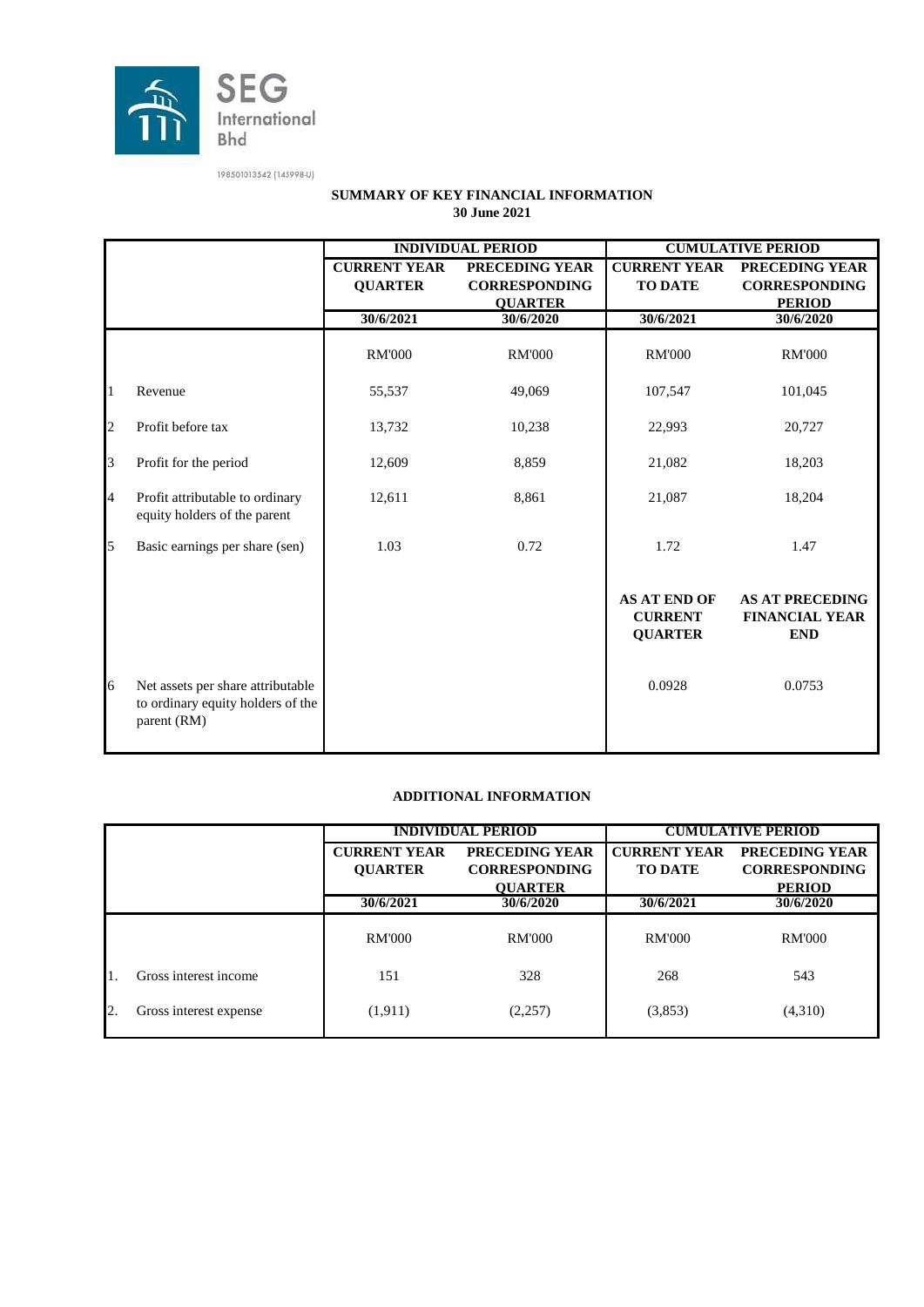

#### **for the period ended 30 June 2021 CONDENSED CONSOLIDATED STATEMENT OF COMPREHENSIVE INCOME**

|                                                                                                                          |                                                        | <b>Current Period</b><br>3 months ended<br><b>30 - June</b> |                                                       | <b>Cumulative Period</b><br>6 months ended<br><b>30 - June</b> |
|--------------------------------------------------------------------------------------------------------------------------|--------------------------------------------------------|-------------------------------------------------------------|-------------------------------------------------------|----------------------------------------------------------------|
|                                                                                                                          | 2021<br>(RM'000)                                       | 2020<br>(RM'000)                                            | 2021<br>(RM'000)                                      | 2020<br>(RM'000)                                               |
| Revenue<br>Cost of services                                                                                              | 55,537<br>(18, 633)                                    | 49,069<br>(15,601)                                          | 107,547<br>(37,004)                                   | 101,045<br>(31, 176)                                           |
| <b>Gross profit</b><br>Interest income<br>Other income                                                                   | 36,904<br>151<br>2,109                                 | 33,468<br>328<br>2,524                                      | 70,543<br>268<br>3,491                                | 69,869<br>543<br>4,630                                         |
| Distribution expenses<br>Administrative expenses<br>Other expenses<br>Finance costs                                      | 39,165<br>(1, 334)<br>(11, 147)<br>(11,040)<br>(1,911) | 36,320<br>(1,416)<br>(11, 828)<br>(10, 581)<br>(2,257)      | 74,302<br>(3,068)<br>(22,986)<br>(21, 402)<br>(3,853) | 75,042<br>(3,507)<br>(24, 379)<br>(22, 119)<br>(4,310)         |
| <b>Profit before tax</b>                                                                                                 | 13,732                                                 | 10,238                                                      | 22,993                                                | 20,727                                                         |
| Income tax<br>Profit for the period                                                                                      | (1,123)<br>12,609                                      | (1,379)<br>8,859                                            | (1, 911)<br>21,082                                    | (2,524)<br>18,203                                              |
| <b>Profit attributable to:</b><br>Equity holders of the Company<br>Non-controlling interests                             | 12,611<br>(2)<br>12,609                                | 8,861<br>(2)<br>8,859                                       | 21,087<br>(5)<br>21,082                               | 18,204<br>(1)<br>18,203                                        |
| Other comprehensive income:<br>Other comprehensive income to be reclassified to<br>profit or loss in subsequent periods: |                                                        |                                                             |                                                       |                                                                |
| Fair value gain on available for sale financial assets<br>Foreign currency translation reserve                           | 19                                                     |                                                             | (174)                                                 | 200<br>(161)                                                   |
| Total comprehensive income for the period                                                                                | 12,628                                                 | 8,859                                                       | 20,908                                                | 18,242                                                         |
| Total comprehensive income attributable to:<br>Equity holders of the Company<br>Non-controlling interests                | 12,630<br>(2)                                          | 8,861<br>(2)                                                | 20,913<br>(5)                                         | 18,243<br>(1)                                                  |
|                                                                                                                          | 12,628                                                 | 8,859                                                       | 20,908                                                | 18,242                                                         |
| Earnings per share attributable to equity holders of the Company (sen):-                                                 |                                                        |                                                             |                                                       |                                                                |
| - Basic                                                                                                                  | 1.03                                                   | 0.72                                                        | 1.72                                                  | 1.47                                                           |
| - Fully diluted                                                                                                          | 1.03                                                   | 0.72                                                        | 1.71                                                  | 1.47                                                           |

The Condensed Consolidated Statement of Comprehensive Income should be read in conjunction with the Annual Financial Statements for the year ended 31 December 2020.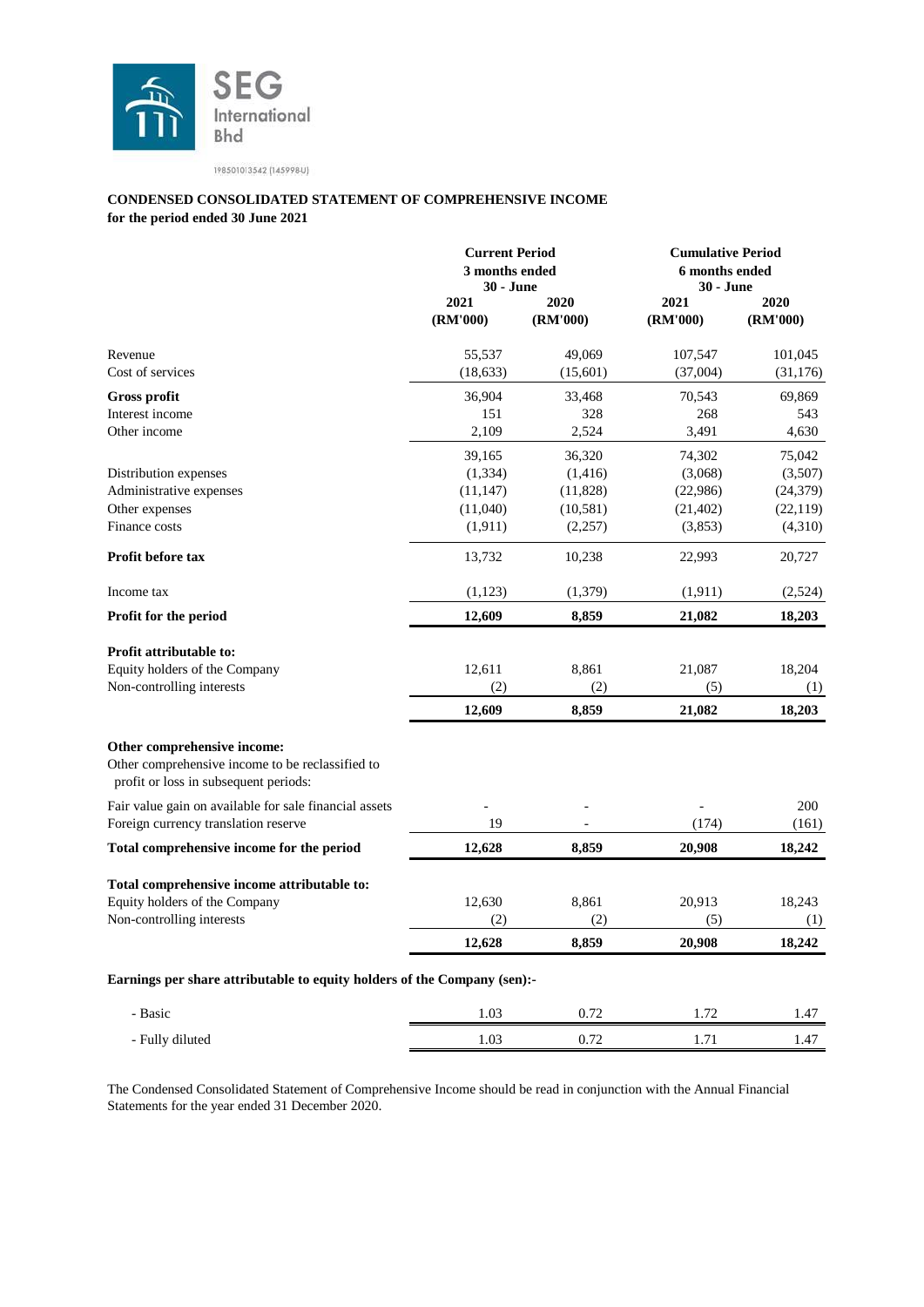

# **CONDENSED CONSOLIDATED STATEMENT OF FINANCIAL POSITION**

**As at 30 June 2021**

|                                                             | As at<br>30 June 2021<br>(RM'000) | As at<br>31 December 2020<br>(RM'000) |
|-------------------------------------------------------------|-----------------------------------|---------------------------------------|
| <b>ASSETS</b>                                               |                                   |                                       |
| <b>NON-CURRENT ASSETS</b>                                   |                                   |                                       |
| Property, plant and equipment                               | 70,739                            | 74,935                                |
| Investment properties                                       | 6,794                             | 6,841                                 |
| Intangible assets                                           | 27,521                            | 27,522                                |
| Other investments                                           | 680                               | 660                                   |
| Receivables                                                 | 4,391                             | 4,390                                 |
| Right-of-use assets                                         | 129,865                           | 130,632                               |
| Deferred tax assets                                         | 8,355                             | 7,174                                 |
|                                                             | 248,345                           | 252,154                               |
| <b>CURRENT ASSETS</b>                                       |                                   |                                       |
| Inventories                                                 | 96                                | 85                                    |
| Receivables                                                 | 28,975                            | 30,635                                |
| Tax recoverable                                             | 4,037                             | 2,173                                 |
| Other financial asset                                       | 279                               | 278                                   |
| Deposits, cash and bank balances                            | 83,293                            | 53,045                                |
|                                                             | 116,680                           | 86,216                                |
| <b>TOTAL ASSETS</b>                                         | 365,025                           | 338,370                               |
| <b>EQUITY AND LIABILITIES</b><br><b>CURRENT LIABILITIES</b> |                                   |                                       |
| Borrowings                                                  | 22,294                            | 24,272                                |
| Lease liabilities                                           | 23,157                            | 19,738                                |
| Payables                                                    | 54,001                            | 45,715                                |
| Contract liabilities                                        | 27,539                            | 23,970                                |
| Current tax liabilities                                     | 1,461                             | 347                                   |
|                                                             | 128,452                           | 114,042                               |
| <b>NET CURRENT LIABILITIES</b>                              | (11, 772)                         | (27, 826)                             |
| <b>NON-CURRENT LIABILITIES</b>                              |                                   |                                       |
| <b>Borrowings</b>                                           | 2,750                             | 7,250                                 |
| Lease liabilities                                           | 116,613                           | 120,827                               |
| Payables                                                    | 1,389                             | 2,034                                 |
| Contract liabilties                                         | 1,345                             | 1,164                                 |
| Provisions                                                  | 442                               | 442                                   |
| Deferred tax liabilities                                    | 1,253                             | 1,338                                 |
|                                                             | 123,792                           | 133,055                               |
| <b>TOTAL LIABILITIES</b>                                    | 252,244                           | 247,097                               |
| <b>NET ASSETS</b>                                           | 112,781                           | 91,273                                |
| EQUITY ATTRIBUTABLE TO EQUITY HOLDERS OF THE COMPANY        |                                   |                                       |
| Share capital                                               | 147,707                           | 147,707                               |
| Treasury shares                                             | (45, 191)                         | (45, 191)                             |
| Reserves                                                    | 11,295                            | (10, 218)                             |
|                                                             | 113,811                           | 92,298                                |
| <b>NON-CONTROLLING INTERESTS</b>                            | (1,030)                           | (1,025)                               |
| <b>TOTAL EQUITY</b>                                         | 112,781                           | 91,273                                |
| <b>TOTAL EQUITY AND LIABILITIES</b>                         | 365,025                           | 338,370                               |

The Condensed Consolidated Statement of Financial Position should be read in conjunction with the Annual Financial Statements for the year ended 31 December 2020.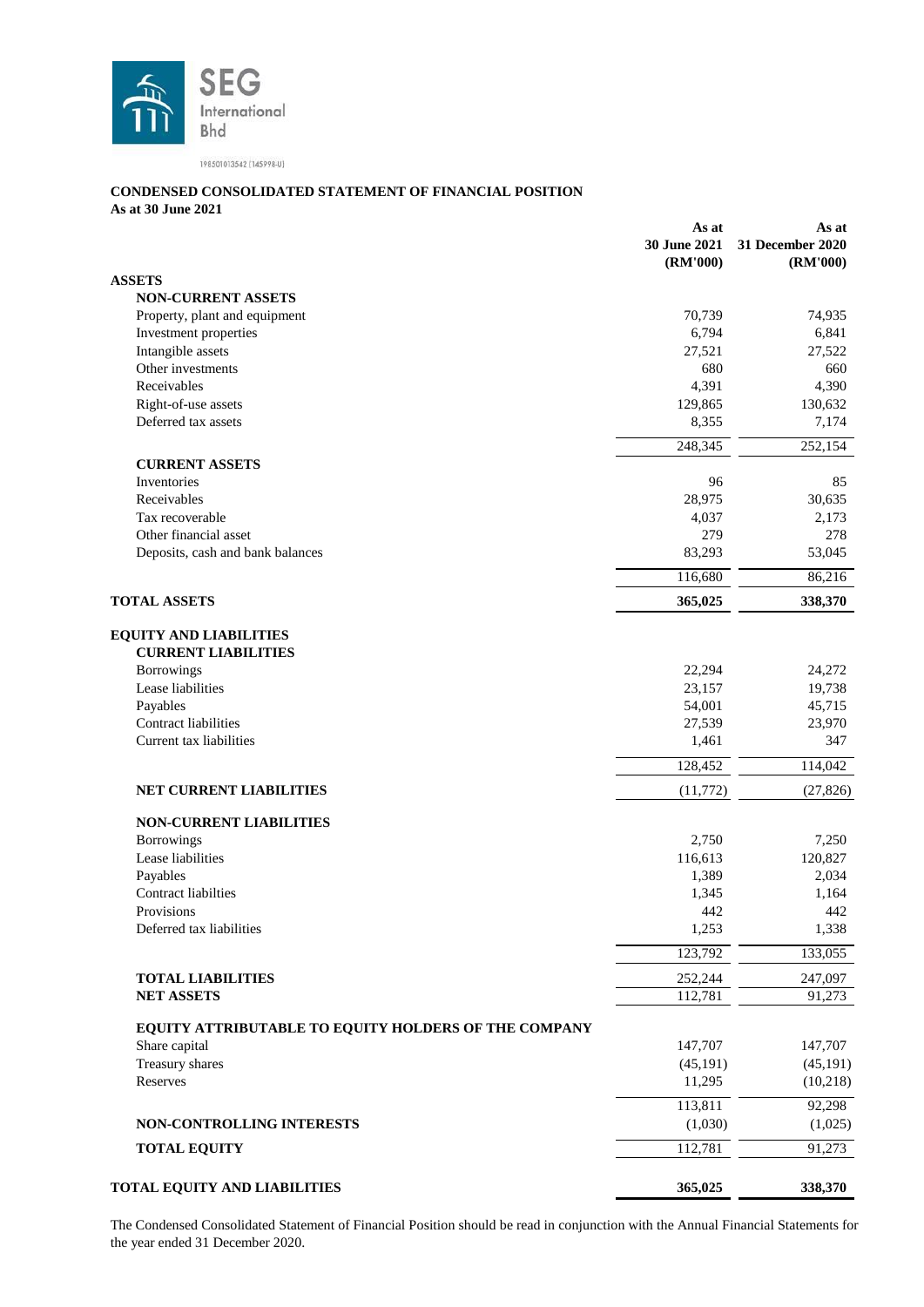

#### **CONDENSED CONSOLIDATED STATEMENT OF CHANGES IN EQUITY for the period ended 30 June 2021**

|                                           |                                          |                                                                                                  | <b>Non-Distributable</b>                                                 |                                                                             |                                                   | <b>Distributable</b>                                                   |                                                                     |                                                                 |                                      |
|-------------------------------------------|------------------------------------------|--------------------------------------------------------------------------------------------------|--------------------------------------------------------------------------|-----------------------------------------------------------------------------|---------------------------------------------------|------------------------------------------------------------------------|---------------------------------------------------------------------|-----------------------------------------------------------------|--------------------------------------|
|                                           | <b>Share</b><br>Capital<br><b>RM'000</b> | <b>Fair Value</b><br><b>Reserve of</b><br>Financial<br>Asset at<br><b>FVOCI</b><br><b>RM'000</b> | <b>Exchange</b><br><b>Translation</b><br><b>Reserve</b><br><b>RM'000</b> | Share-<br><b>Based</b><br><b>Payment</b><br><b>Reserve</b><br><b>RM'000</b> | <b>Treasury</b><br><b>Shares</b><br><b>RM'000</b> | <b>Retained</b><br>profit/<br>(Accumulated<br>Losses)<br><b>RM'000</b> | <b>Attributable</b><br>to Owners of<br>the Company<br><b>RM'000</b> | Non-<br><b>Controlling</b><br><b>Interests</b><br><b>RM'000</b> | <b>Total Equity</b><br><b>RM'000</b> |
| As at 1 January 2021                      | 147,707                                  | $\sim$                                                                                           | 198                                                                      | 1,991                                                                       | (45, 191)                                         | (12, 407)                                                              | 92,298                                                              | (1,025)                                                         | 91,273                               |
| Total comprehensive income for the period | $\overline{\phantom{a}}$                 | $\overline{\phantom{a}}$                                                                         | (174)                                                                    | $\overline{\phantom{a}}$                                                    | $\sim$                                            | 21,082                                                                 | 20,908                                                              | (5)                                                             | 20,903                               |
| <b>Transactions with owners:-</b>         |                                          |                                                                                                  |                                                                          |                                                                             |                                                   |                                                                        |                                                                     |                                                                 |                                      |
| - Share-based payments                    |                                          |                                                                                                  | $\overline{\phantom{a}}$                                                 | 605                                                                         |                                                   |                                                                        | 605                                                                 |                                                                 | 605                                  |
| As at 30 June 2021                        | 147,707                                  |                                                                                                  | 24                                                                       | 2,596                                                                       | (45, 191)                                         | 8,675                                                                  | 113,811                                                             | (1,030)                                                         | 112,781                              |
| As at 1 January 2020                      | 147,707                                  | (200)                                                                                            | 9                                                                        | 1,969                                                                       | (37, 486)                                         | (20, 937)                                                              | 91,062                                                              | (1,020)                                                         | 90,042                               |
| Total comprehensive income for the period | $\overline{\phantom{a}}$                 | 200                                                                                              | (161)                                                                    | $\overline{\phantom{a}}$                                                    | (5,551)                                           | 18,203                                                                 | 12,691                                                              | (1)                                                             | 12,690                               |
| <b>Transactions with owners:-</b>         |                                          |                                                                                                  |                                                                          |                                                                             |                                                   |                                                                        |                                                                     |                                                                 |                                      |
| - Share-based payments                    |                                          |                                                                                                  |                                                                          | 14                                                                          |                                                   |                                                                        | 14                                                                  |                                                                 | 14                                   |
| As at 30 June 2020                        | 147,707                                  |                                                                                                  | (152)                                                                    | 1,983                                                                       | (43,037)                                          | (2,734)                                                                | 103,767                                                             | (1,021)                                                         | 102,746                              |

The Condensed Consolidated Statement Of Changes In Equity should be read in conjunction with the Annual Financial Statements for the year ended 31 December 2020.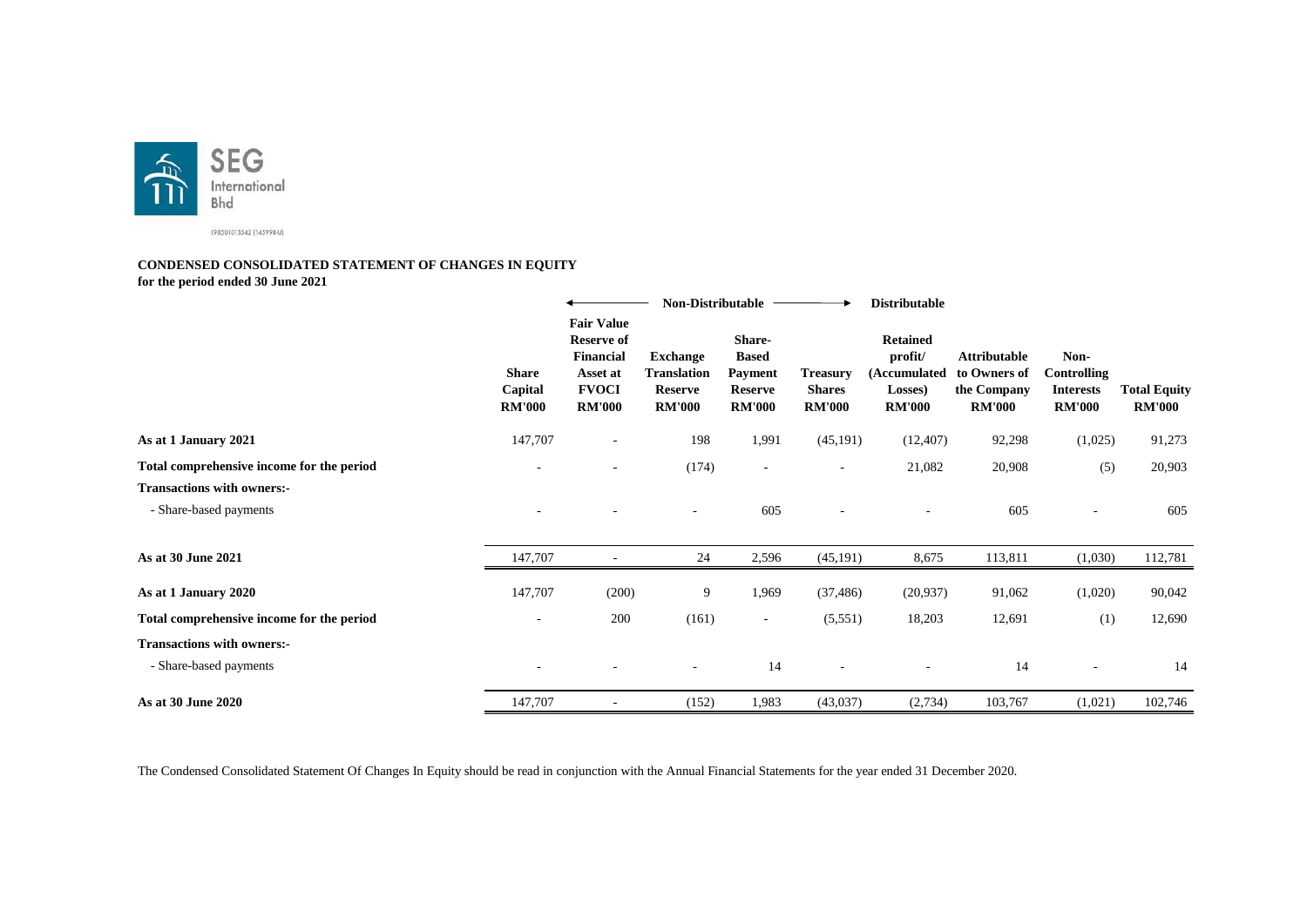

# **CONDENSED CONSOLIDATED STATEMENT OF CASH FLOWS**

**for the period ended 30 June 2021**

|                                                                        | 30 June 2021<br>(RM'000) | 30 June 2020<br>(RM'000) |
|------------------------------------------------------------------------|--------------------------|--------------------------|
| <b>Cash flows from operating activities</b>                            |                          |                          |
| Profit before tax                                                      | 22,993                   | 20,727                   |
| <b>Adjustment for:-</b>                                                |                          |                          |
| - Non-cash items                                                       | 19,604                   | 19,494                   |
| - Non-operating items                                                  | 1,341                    | 1,206                    |
| Operating cash flows before changes in working capital                 | 43,938                   | 41,427                   |
| Changes in working capital                                             |                          |                          |
| - (Increase)/Decrease in inventories                                   | (11)                     | 6                        |
| - Decrease/(Increase) in trade and other receivables                   | 1,075                    | (49)                     |
| - Increase/(Decrease) in trade and other payables                      | 10,134                   | (15,352)                 |
| <b>Cash generated from operations</b>                                  | 55,136                   | 26,032                   |
| - Net taxes paid                                                       | (3,927)                  | (2,065)                  |
| - Interest received                                                    | 268                      | 543                      |
| - Interest paid                                                        | (380)                    | (956)                    |
| Net cash generated from operating activities                           | 51,097                   | 23,554                   |
| <b>Cash flows from investing activities</b>                            |                          |                          |
| - Proceeds from disposal of property, plant and equipment              | 272                      | 2                        |
| - Purchase of property, plant and equipment                            | (866)                    | (1,257)                  |
| - Gain on other investment                                             | (1)                      | (3)                      |
| - Dividend received                                                    | 29                       | 32                       |
| Net cash used in investing activities                                  | (566)                    | (1,226)                  |
| <b>Cash flows from financing activities</b>                            |                          |                          |
| - Payment of principal portion of lease liabilities                    | (12, 594)                | (13, 349)                |
| - Net (repayment)/drawdown of borrowings                               | (7,689)                  | 30,592                   |
| - Purchase of own shares                                               |                          | (5,551)                  |
| - Placement of deposits with licensed banks and financial institutions |                          |                          |
| with maturity of more than three months                                | (157)                    | (175)                    |
| Net cash (used in)/generated from financing activities                 | (20, 440)                | 11,517                   |
| Net increase in cash and cash equivalents                              | 30,091                   | 33,845                   |
| Cash and cash equivalents at beginning of the period                   | 47,721                   | 53,562                   |
| Cash and cash equivalents at end of the period                         | 77,812                   | 87,407                   |

The Condensed Consolidated Statement of Cash Flow should be read in conjunction with the Annual Financial Statements for the year ended 31 December 2020.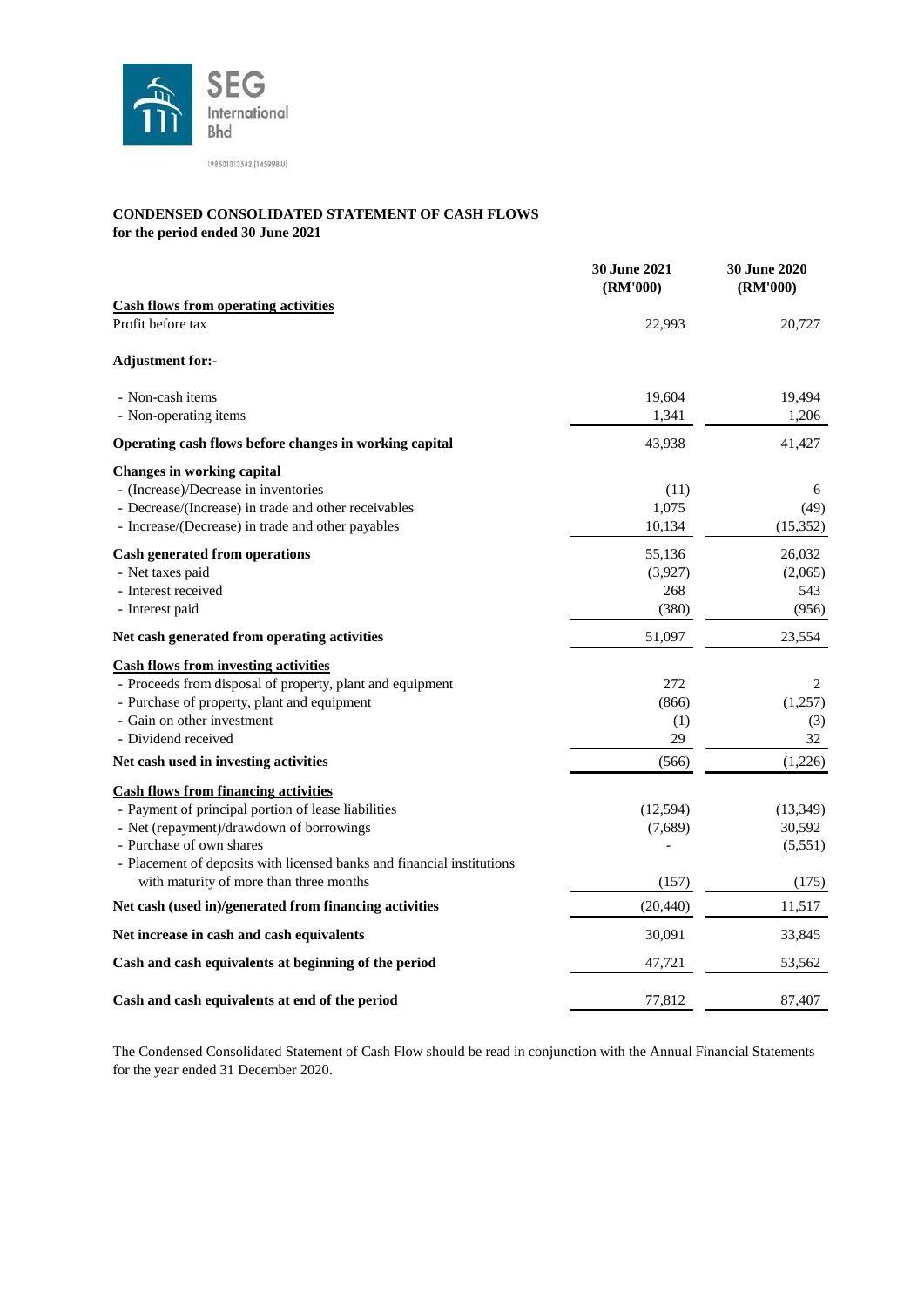

### *A. DISCLOSURE REQUIREMENTS AS PER MALAYSIAN FINANCIAL REPORTING STANDARD ("MFRS") 134*

#### **1. Basis of preparation**

The interim financial report is unaudited and has been prepared in accordance with the reporting requirements of MFRS 134: Interim Financial Reporting and the requirements of the Companies Act 2016 in Malaysia, where applicable.

The report has also been prepared in accordance with the applicable disclosure provisions of the Listing Requirements of Bursa Malaysia Securities Berhad.

The interim financial report should be read in conjunction with the audited financial statements of the Group for the year ended 31 December 2020. The explanatory notes attached to the interim financial statements provide an explanation of events and transactions that are significant to an understanding of the changes in the financial position and performance of the Group since the year ended 31 December 2020.

#### **2. Significant accounting policies**

#### **2.1 Adoption of Standards, Amendments and Annual Improvements to Standards**

The accounting policies adopted in the preparation of the interim financial report are consistent with those followed in the preparation of the Group's audited financial statements for the financial year ended 31 December 2020, except for the following:

#### **Standards, Amendments and Annual Improvements to Standards effective for the financial periods beginning on or after 1 January 2021**

Amendments to MFRS 9, MFRS 139, MFRS 7, MFRS 4, MFRS 16 Interest Rate Benchmark Reform- Phase 2 Amendments to MFRS 16 Covid-19 Related Rent concessions

The adoption of the above Amendments to MFRS did not have any material effect on the financial statements in the period of initial application. On 1 April 2021, Malaysian Accounting Standards Board issued a further extension to the Amendment to MFRS 16: Covid 19 Related Rent Concessions to cover periods beyond 30 June 2021 that can be applied for reporting periods beginning on or after 1 April 2021 but earlier application is also permitted. The Group and the Company continue to apply the practical expedient allowed by the amendment whereby the lessee shall account for any change in lease payments resulting from the rent concession the same way it would account for as if there is no lease modification.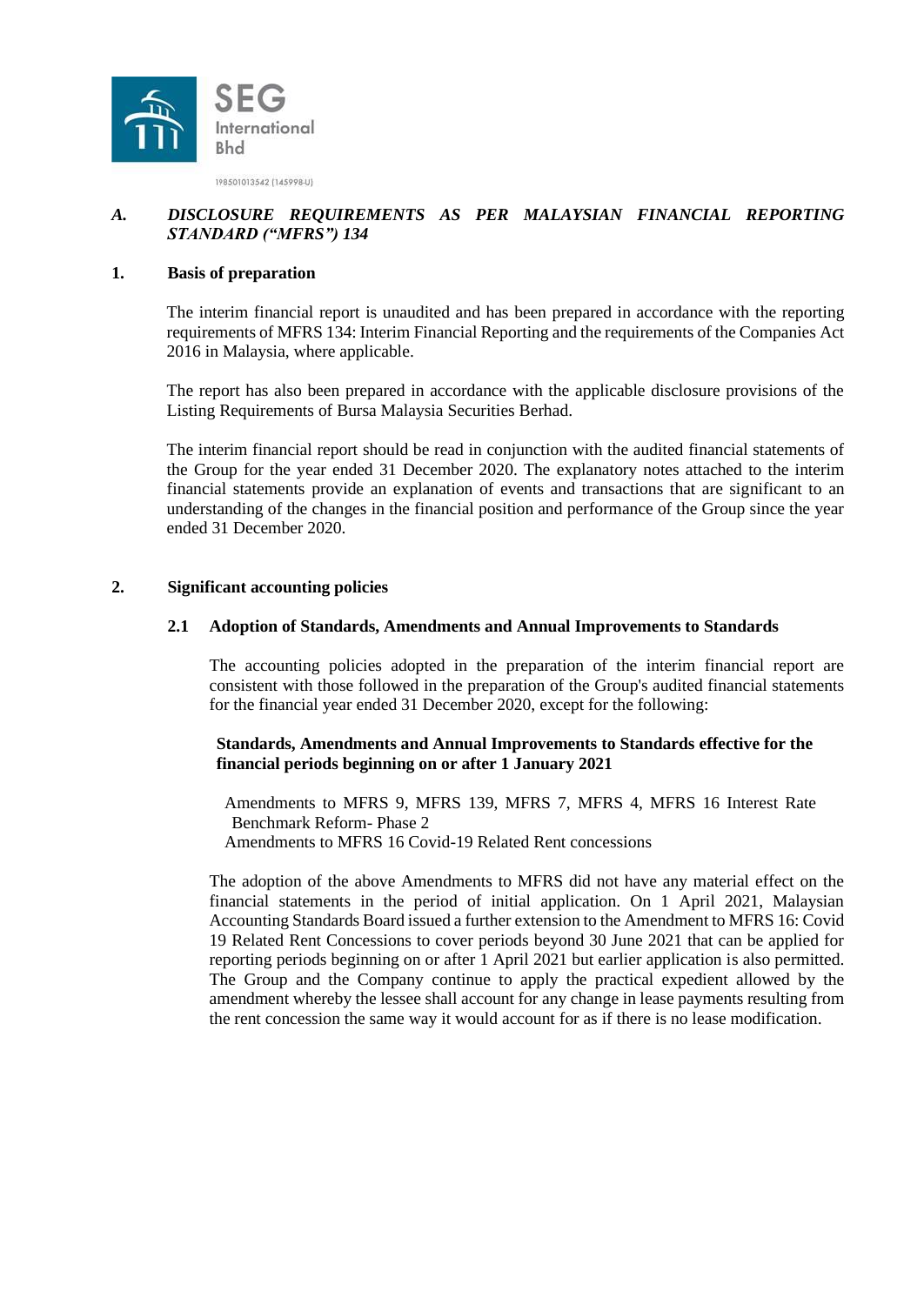

# **2. Significant accounting policies (Cont'd)**

### **2.2 Standards issued but not yet effective**

At the date of authorisation of the interim financial report, the following Standards were issued by the Malaysian Accounting Standards Board (MASB) but are not yet effective and have not been adopted by the Group:

| <b>Description</b>                                                                                                            | <b>Effective for</b><br>annual periods<br>beginning on<br>or after |
|-------------------------------------------------------------------------------------------------------------------------------|--------------------------------------------------------------------|
| Annual improvements to MFRS standards 2018-2020                                                                               | 1 January 2022                                                     |
| Amendments to MFRS 116, Property, Plant and Equipment – Proceeds                                                              |                                                                    |
| before Intended used                                                                                                          | 1 January 2022                                                     |
| Amendments to MFRS 3 – Reference to the Conceptual Framework                                                                  | 1 January 2022                                                     |
| Amendments to MFRS 137 – Onerous Contracts – Cost of fulfilling a                                                             |                                                                    |
| Contract                                                                                                                      | 1 January 2022                                                     |
| Amendments to MFRS 17 Insurance Contract                                                                                      | 1 January 2023                                                     |
| Amendments to MFRS 101 Classification of Liabilities as Current or<br>Non-current                                             | 1 January 2023                                                     |
| Amendments to MFRS 101 Disclosure of Accounting Policies<br>Amendments to MFRS 10 and MFRS 128 Sales or Contribution of Asset | 1 January 2023                                                     |
| between an Investor and its Associate or Joint Venture                                                                        | Deferred                                                           |

## **3. Qualification of Audit Report**

The audit report of the financial statements of the Group for the year ended 31 December 2020 was not qualified.

#### **4. Seasonal or cyclical factors**

Full-time students enrol for courses during certain periods of the year whereas adult learners (parttime students) do not have preference for specific intakes.

With the combination of both full-time and part-time programmes offered by the Group, the effects of seasonal or cyclical factors are minimised.

### **5. Nature and amount of items affecting assets, liabilities, equity, net income, or cash flows that are unusual.**

There were no material unusual items affecting the assets, liabilities, equity, net income or cash flows of the Group for the period ended 30 June 2021.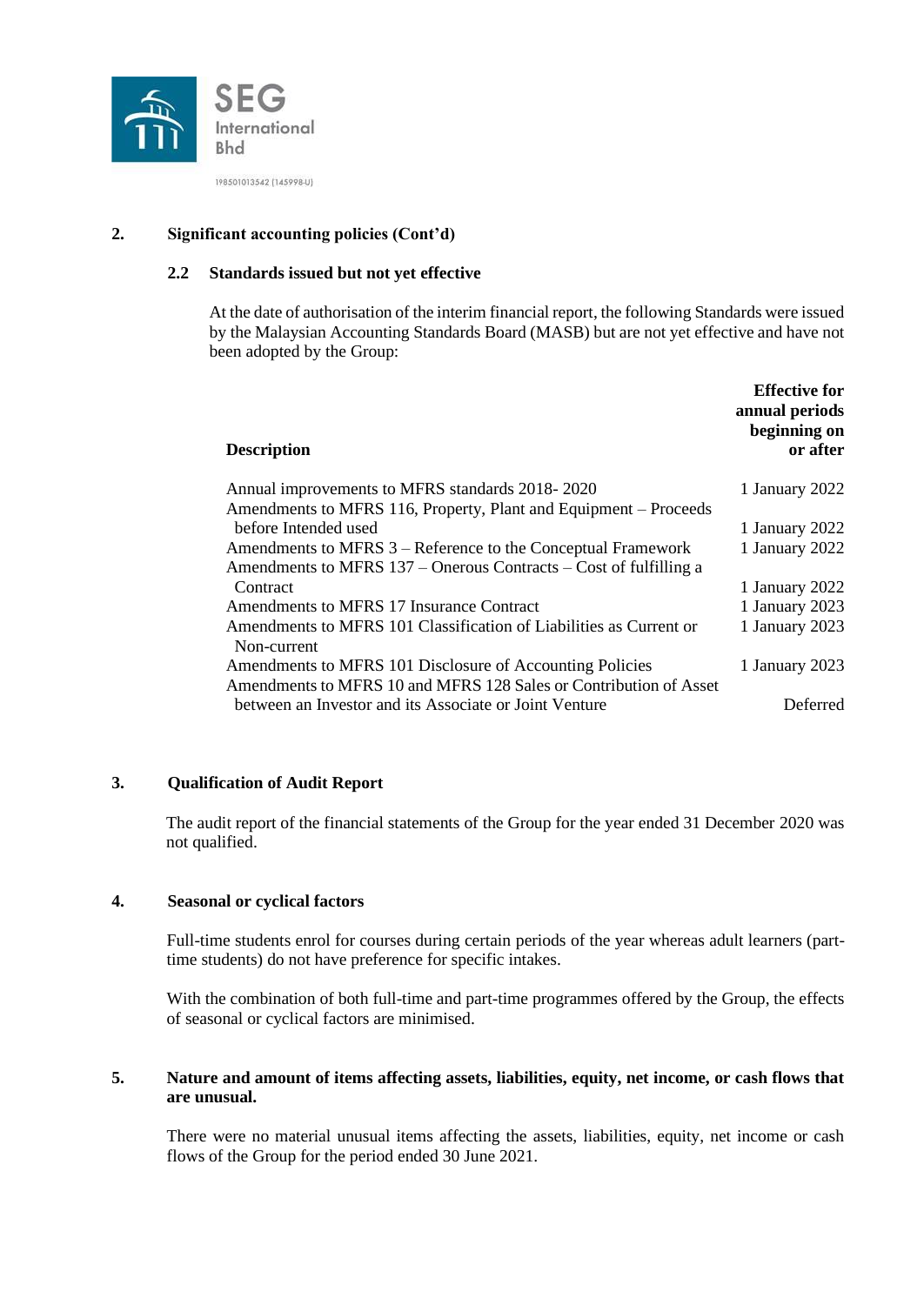

### **6. Nature and amount of changes in estimates**

There were no changes in estimates of amounts previously reported which have a material effect in the financial period ended 30 June 2021.

## **7. Issuance, cancellations, repurchases, resale and repayments of debt and equity securities**

There were no cancellations, repurchases, resale and repayments of debts and equity securities during the financial period ended 30 June 2021.

The shares repurchased are being held as treasury shares in accordance with Section 127(4)(b) of the Companies Act 2016.

### **8. Dividend paid**

No dividend has been declared and paid during the quarter under review.

### **9. Segment reporting**

The Group's turnover and profits were derived mainly from education and training activities and accordingly, no segment reporting is presented.

#### **10. Material subsequent events**

There are no material subsequent events that have not been reflected in the financial statements for the financial period ended 30 June 2021.

#### **11. Changes in composition of the Group**

There were no major changes in the composition of the Group during the financial period ended 30 June 2021.

#### **12. Changes in contingent liabilities or contingent assets**

There were no material contingent liabilities or contingent assets of the Group as at 30 June 2021.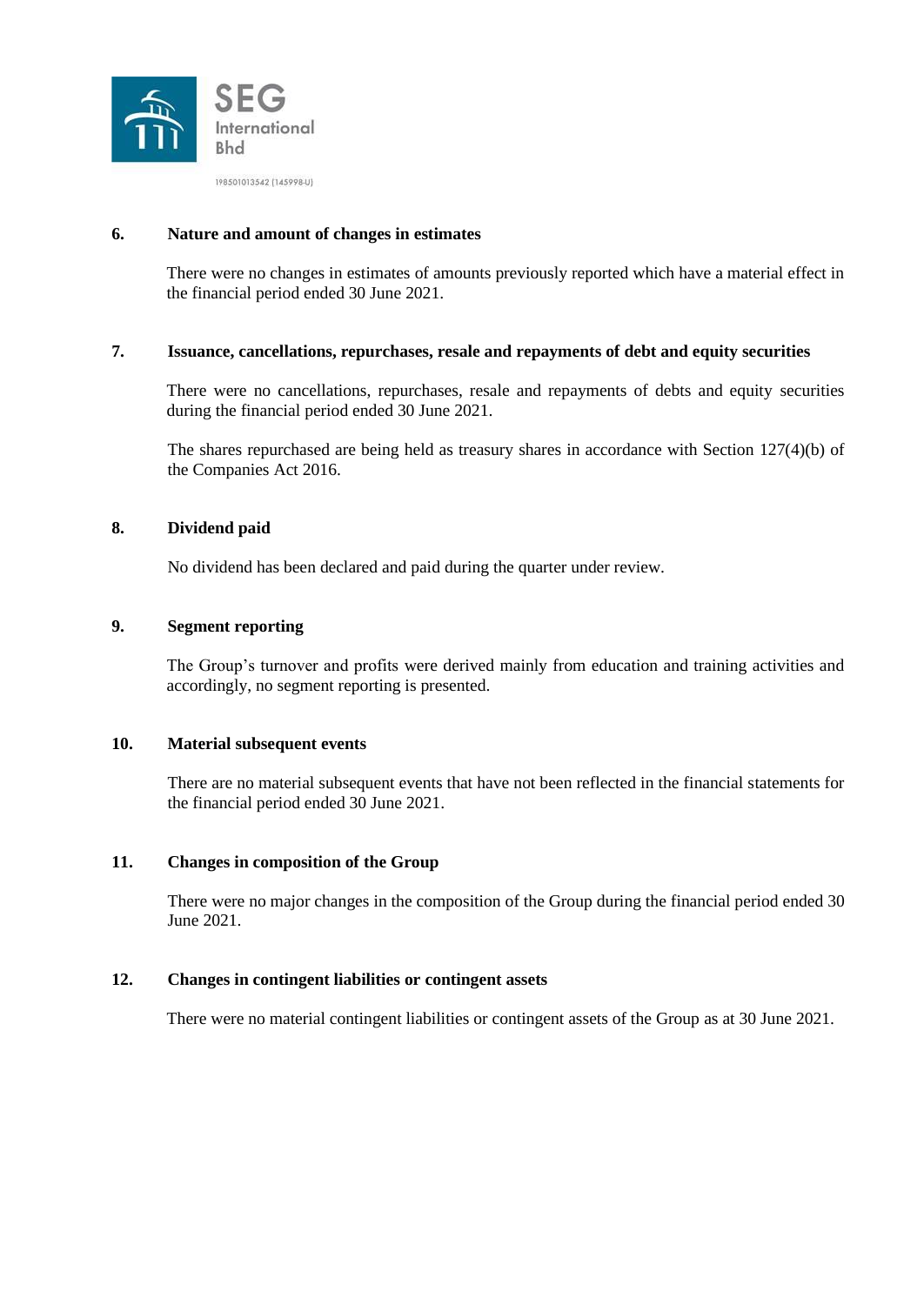

# **13. Capital Commitment**

Authorised capital expenditure not provided for in the financial statements as at 30 June 2021.

|     |                                                              | (RM'000)     |
|-----|--------------------------------------------------------------|--------------|
|     | Approved and contracted for<br>Equipment - software          | 2,530        |
| 14. | Deposits, cash and bank balances                             |              |
|     |                                                              | As at        |
|     |                                                              | 30 June 2021 |
|     |                                                              | (RM'000)     |
|     | Total deposits, cash and bank balances                       | 83,293       |
|     | Less: Deposits with licensed banks and financial institution |              |
|     | with maturity of more than three months                      | (5,481)      |
|     | Total cash and cash equivalents                              | 77,812       |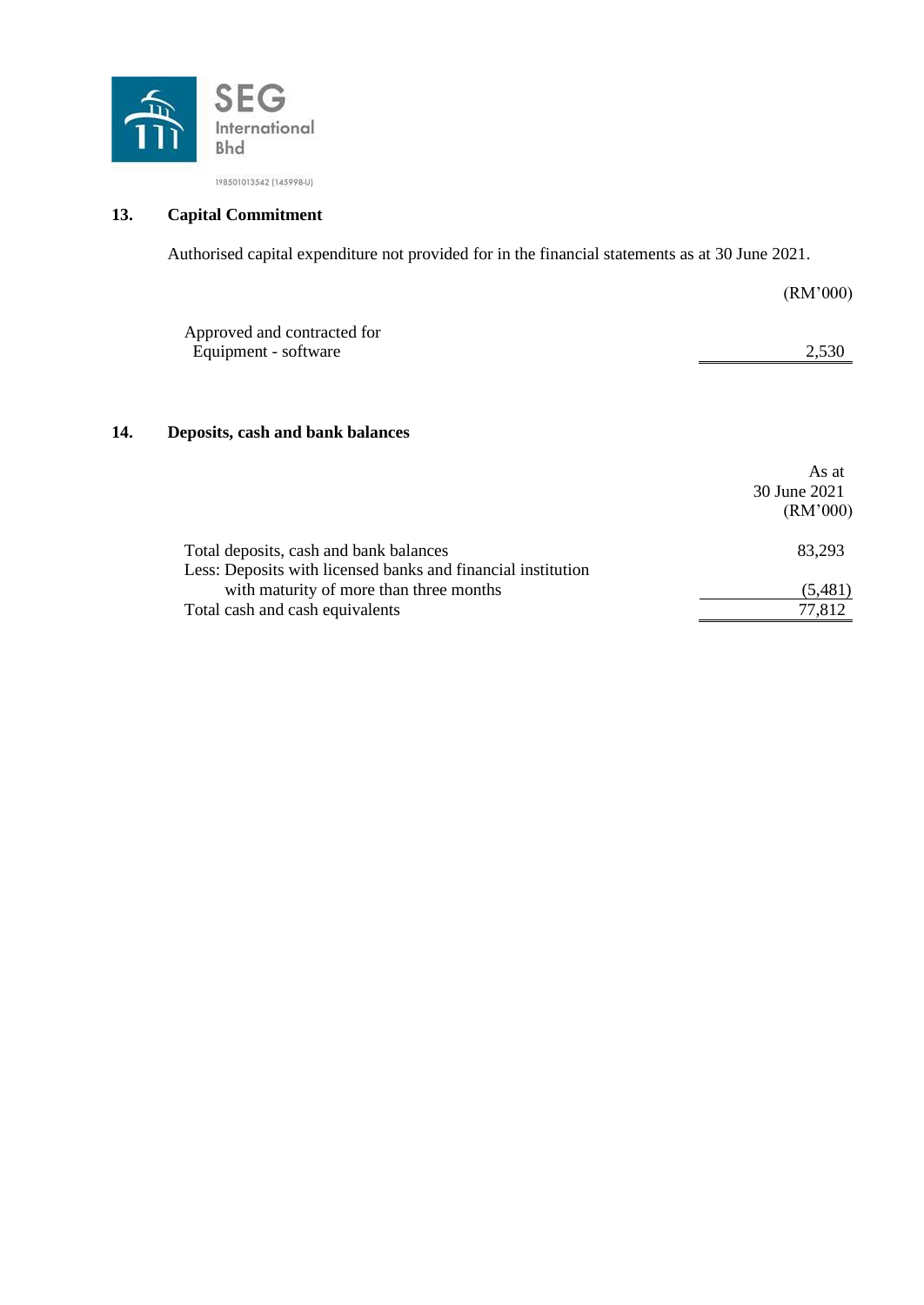

# *B. DISCLOSURE REQUIREMENTS AS PER BURSA MALAYSIA SECURITIES BERHAD LISTING REQUIREMENTS*.

### **1. Review of performance**

For the period ended 30 June 2021, the Group achieved a revenue of RM107.5 million and a profit before taxation of RM23.0 million, an increase of 6.4% and increase of 10.9 % respectively, as compared to the corresponding period in 2020.

The Group achieved earnings before interest, tax, depreciation and amortisation ("EBITDA") of RM43.3 million compared to RM41.1 million in the corresponding period in 2020. This reflects an increase of 5.4% in EBITDA.

The improvement in EBITDA and profit before tax is mainly due to the revenue growth for the period under review and the efficient utilisation of the assets.

## **2. Variation of results against preceding quarter**

The Group recorded a profit before taxation of RM13.7 million for the quarter under review compared to a profit before tax of RM9.3 million in the preceding quarter. The increase is mainly due to the improvement in revenue for this quarter arising from better student enrolment.

### **3. Prospects for 2021**

The Covid-19 pandemic and the subsequent movement control orders have affected many industries and the higher education sector was no exception. The restrictions in movement and travel have affected the Group's revenue in 2020. During this period, the Group has taken the opportunity to develop relevant new course offerings to meet the current market demand. We have also relooked at our internal processes to streamline operations and automate functions to improve efficiency and customer service. With these new strategies, the Group believes that we can overcome the current challenges.

#### **4. Profit forecast**

Not applicable.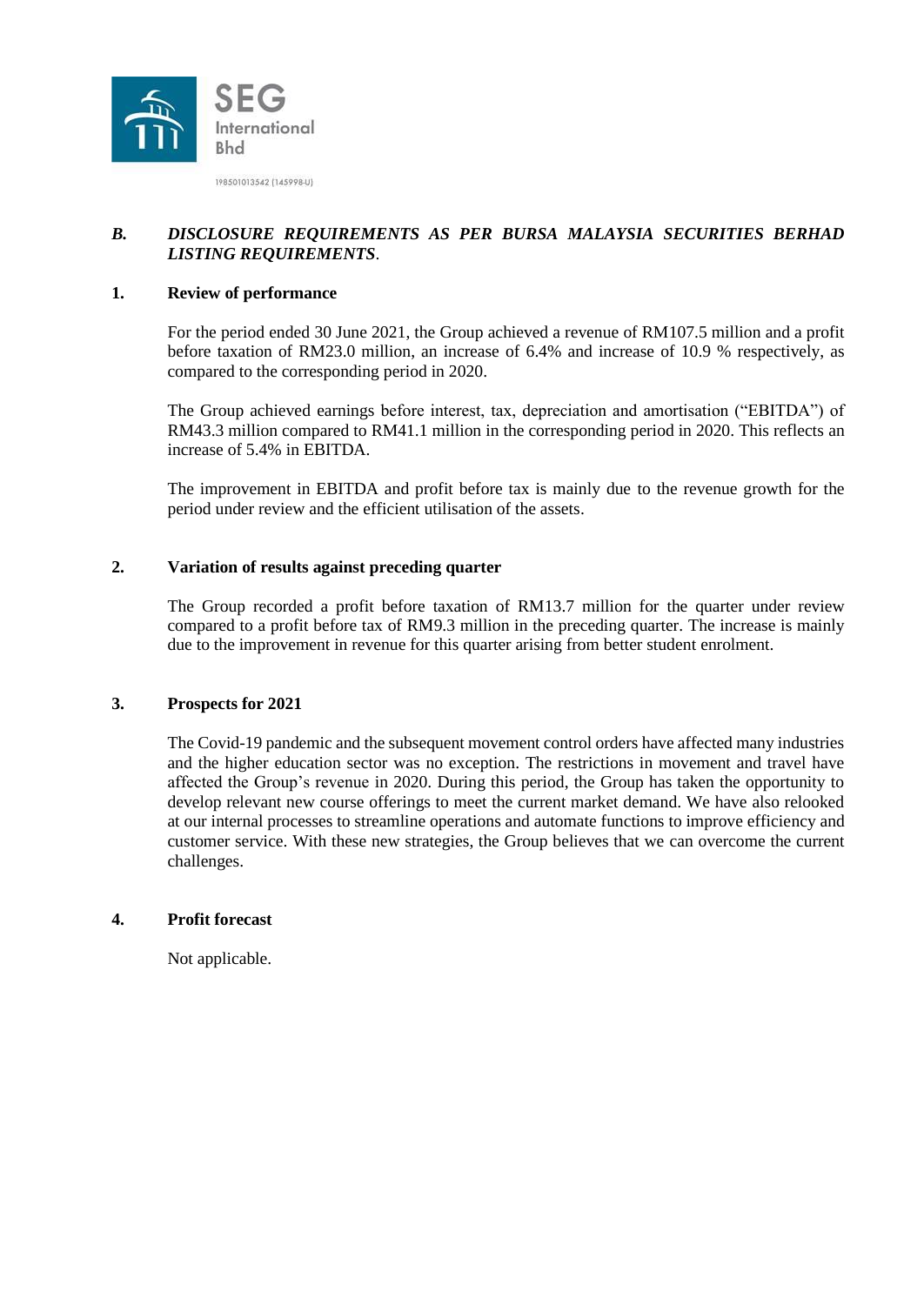

# **5. Notes to the Consolidated Statement of Comprehensive Income**

Profit before taxation is arrived at after charging/(crediting):

|                                       | Current   | Comparative |            |            |
|---------------------------------------|-----------|-------------|------------|------------|
|                                       | Quarter   | Quarter     | Cumulative | Cumulative |
|                                       | Ended     | Ended       | to-date    | to-date    |
|                                       | 30/6/2021 | 30/6/2020   | 30/6/2021  | 30/6/2020  |
|                                       | (RM'000)  | (RM'000)    | (RM'000)   | (RM'000)   |
| Allowance for ECL on trade            |           |             |            |            |
| receivable                            | 83        | 666         | 583        | 2,028      |
| Depreciation expense                  | 2,292     | 2,733       | 4,700      | 5,533      |
| Depreciation of right-of-use assets   | 5,844     | 5,485       | 11,402     | 11,011     |
| Interest expense                      | 180       | 616         | 380        | 956        |
| Interest expense on lease liabilities | 1,731     | 1,641       | 3,473      | 3,354      |
| Interest income                       | (150)     | (328)       | (266)      | (543)      |
| Gain on disposal of property,         |           |             |            |            |
| plant and equipment                   | (84)      |             | (86)       | (2)        |
| (Gain)/Loss on foreign exchange       | (95)      | 78          | (538)      | (777)      |

# **6. Income tax**

|                                                  | Current quarter ended    | Cumulative to-date       |
|--------------------------------------------------|--------------------------|--------------------------|
|                                                  | 30 June 2021<br>(RM'000) | 30 June 2021<br>(RM'000) |
| Current income tax<br>- current<br>- prior year  | 2,112                    | 3,177                    |
|                                                  | 2,112                    | 3,177                    |
| Deferred income tax<br>- current<br>- prior year | (989)                    | (1,266)                  |
|                                                  | (989)                    | (1,266)                  |
| Total                                            | 1,123                    | 1,911                    |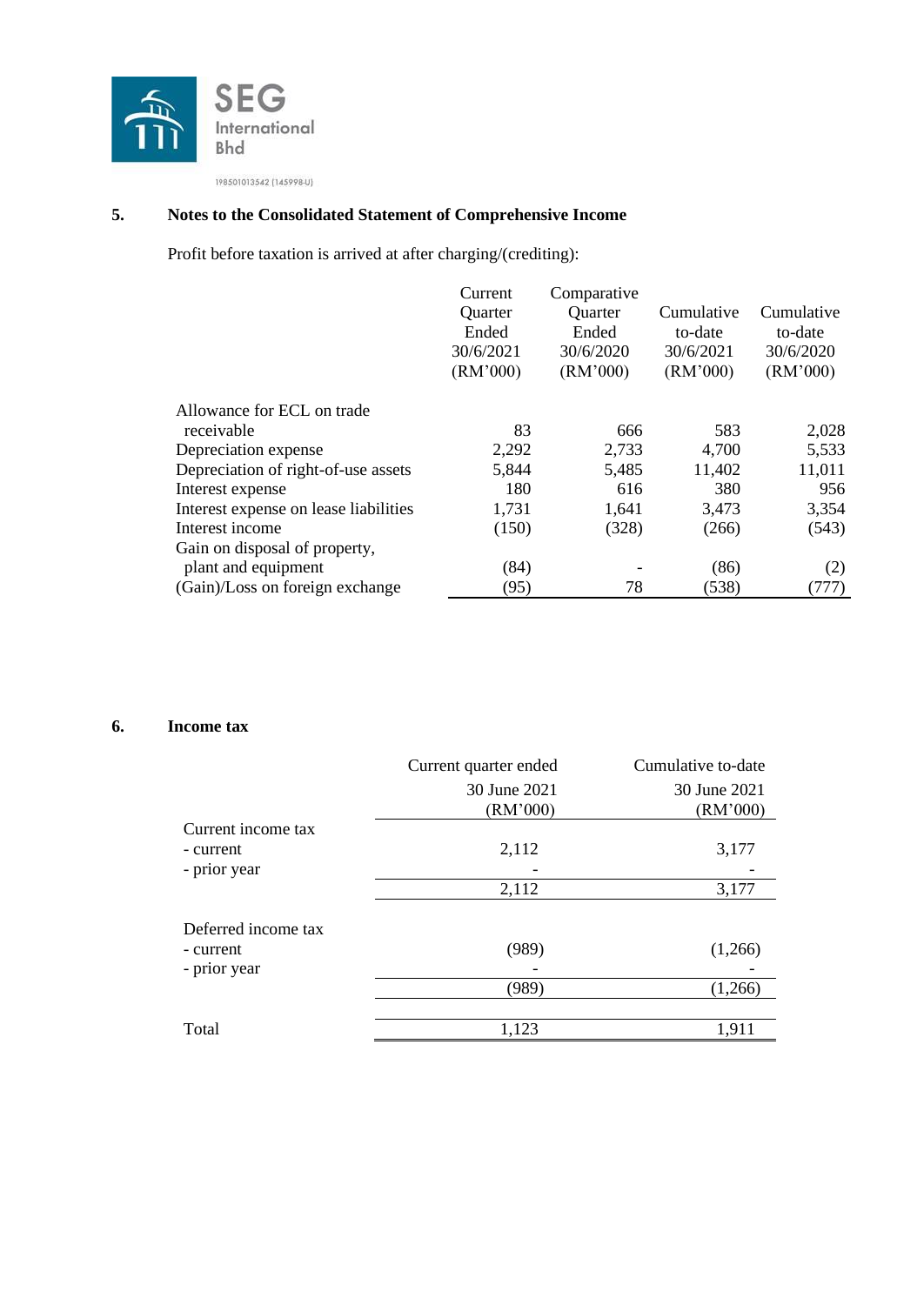

# **7. Status of corporate proposals announced**

There are no corporate proposals announced that have not been completed.

### **8. Borrowing and debt securities**

The Group's borrowings as at 30 June 2021 are as follows:

|                               | TAJVI VUVI |
|-------------------------------|------------|
| Current                       |            |
| - Overdraft                   | 3,794      |
| - Other short-term borrowings | 18,500     |
|                               | 22,294     |
| Non-current                   |            |
| - Long-term borrowings        | 2,750      |
|                               | 25,044     |

 $(DM'000)$ 

The above borrowings are secured and denominated in Ringgit Malaysia.

## **9. Changes in material litigation**

There were no pending material litigations as at 14 September 2021.

#### **10. Dividend**

No dividend has been declared and paid during the quarter under review.